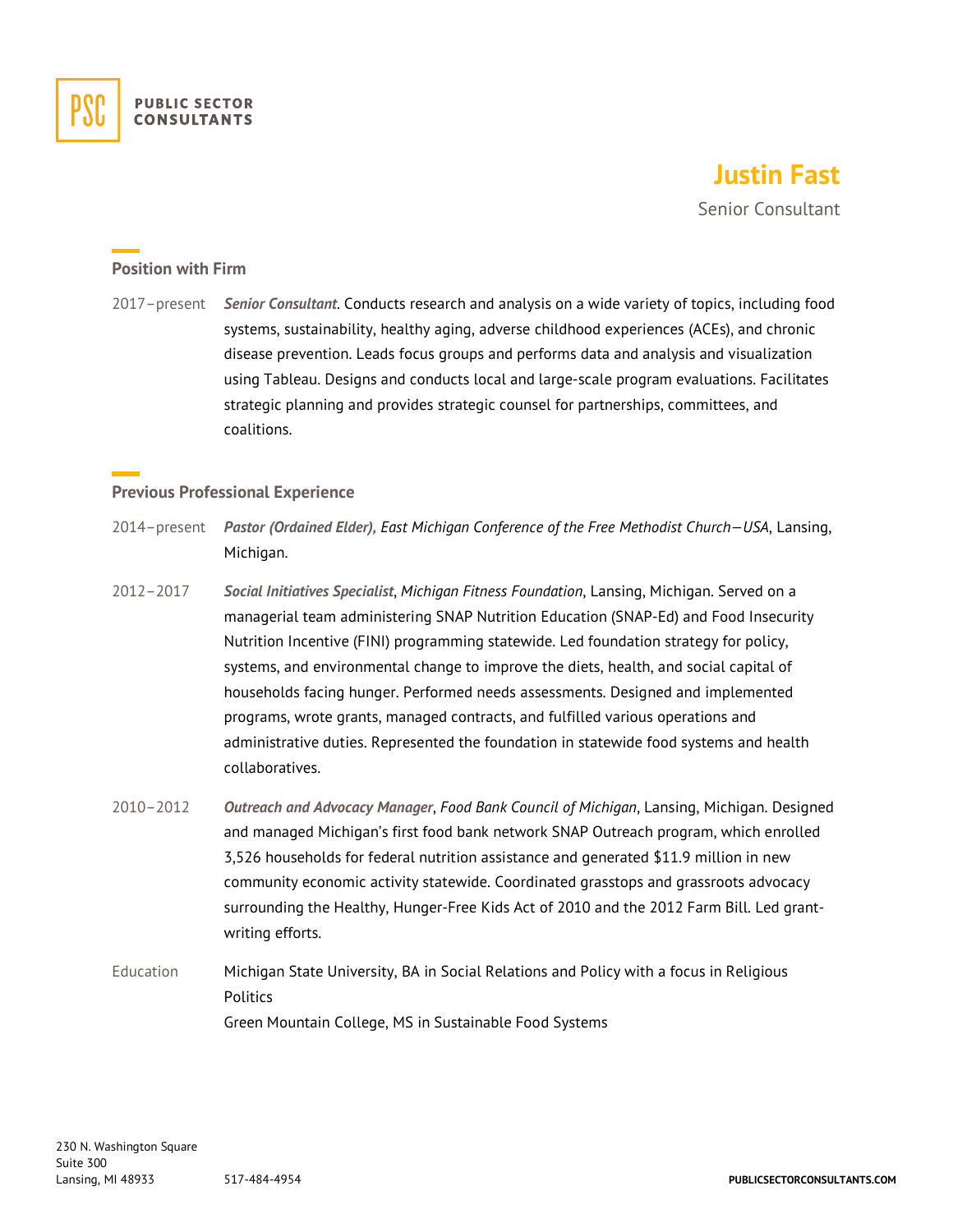## **Professional Associations and Collaboratives**

- Member of the Society for Nutrition Education and Behavior, Division of Sustainable Food Systems, 2012 to present; chair 2015–2016; chair elect 2014–2015
- Member of the Michigan Association for Evaluation, 2012 to present
- Co-chair of the Healthy Kids Healthy Michigan Healthy Food Access Policy Action Team, 2015 to 2017
- Member of the Michigan Good Food Charter Steering Committee, 2012 to 2017
- Member of the Michigan No Kid Hungry Steering Committee, 2012
- Member of the Michigan Food Policy Council Access Task Force, 2012

## **Professional Certifications and Certificates**

- Collaborative Institutional Training Initiative, Social and Behavioral Responsible Conduct of Research
- National Restaurant Association Educational Foundation, ServSafe Food Protection Manager
- Leadership that Works, Coaching/Facilitation for Community Transformation

#### **Publications and Presentations**

- "Moving from Surveillance to Action: Using ACEs Data as a Catalyst to Build Capacity in Michigan." May 23, 2019. Panelist with J. Spicer and P. Meadows. MI ACE Initiative Conference, Lansing, MI.
- "Insuring More for Michigan: The Insurance Industry's Contribution to Michigan's Economy." April 10, 2019. With M. Gibson and L. Fournier.
- "Key Findings from the Emergency Food, Gardening, and Nutrition Education Report." July 17, 2017. Presenter, Michigan Good Food Charter Steering Committee Meeting. East Lansing, MI.
- "Healthy Kids Healthy Michigan's Healthy Food Access Policy Action Team priorities." May 10, 2017. Presenter, Michigan Commission of Agriculture and Rural Development, Lansing, MI.
- "Empowering and Equipping Emergency Food Recipients to Increase Fruit and Vegetable Consumption," with J. Stevens. February 3, 2017. Co-presenter, Gleaners Community Food Bank, Detroit, MI.
- "Beyond Sweet Charity: Opportunities and Barriers to Systemic Improvements in Fruit and Vegetable Access Among Current Emergency Food Recipients," with M. Scott and M. Subramain. 2017. Accepted for publication in the *Journal of Hunger and Environmental Nutrition*.
- "Developing and Promoting Sustainable Dietary Guidance," with H. Joseph, J. L. Wilkins. August 3, 2016. Session Moderator, SNEB Annual Conference, San Diego, CA.
- "SNAP-Ed Evaluation Framework Interpretive Guide: Food Security," with D. Perales. 2016.